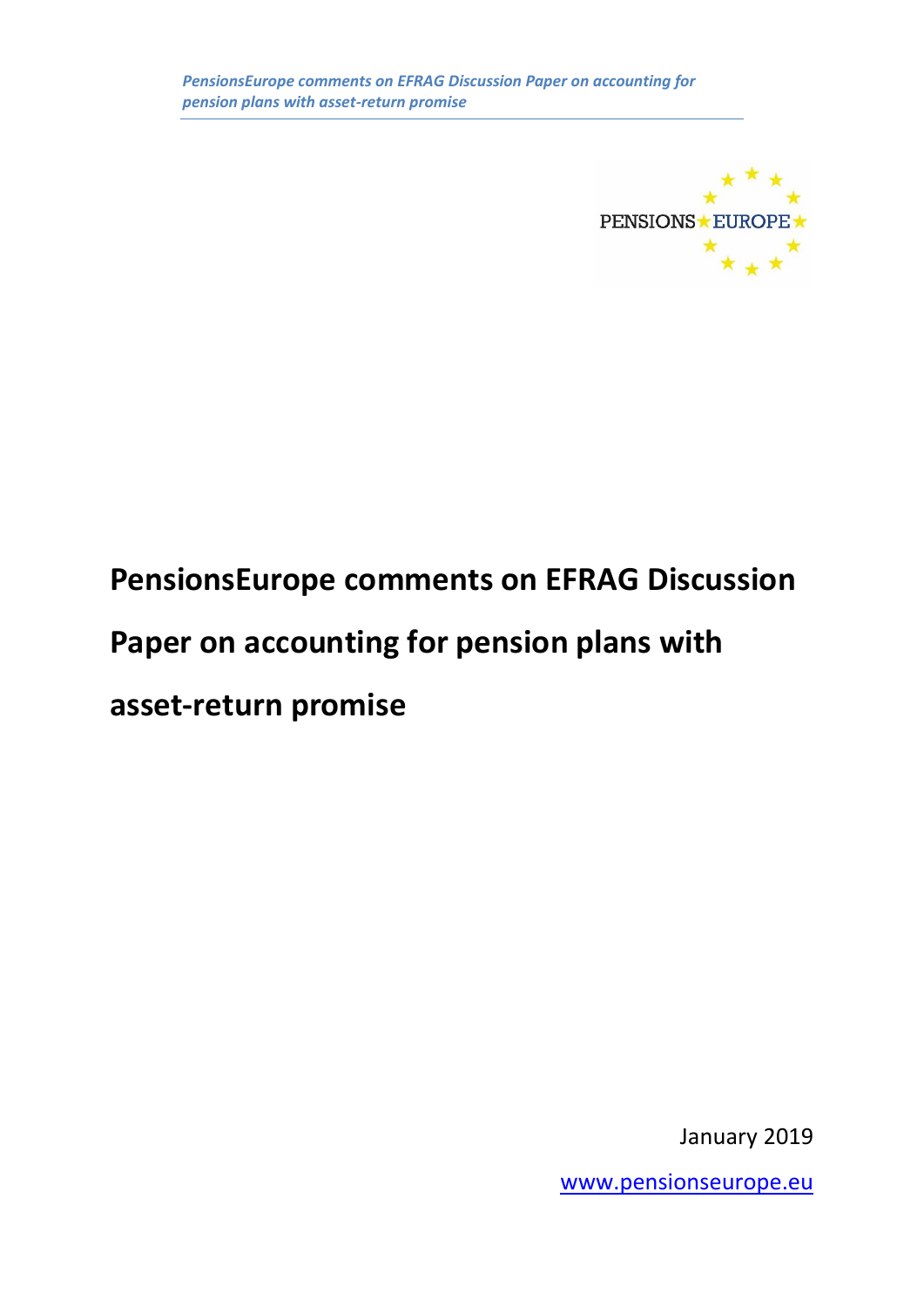#### **About PensionsEurope**

**PensionsEurope** represents national associations of pension funds and similar institutions for workplace and other funded pensions. Some members operate purely individual pension schemes. PensionsEurope has **23 member associations** in 18 EU Member States and 3 other European  $countries<sup>1</sup>$ .

PensionsEurope member organisations cover different types of workplace pensions for over **110 million people.** Through its Member Associations PensionsEurope represents more than **€ 4 trillion of assets** managed for future pension payments. In addition, many members of PensionsEurope also cover personal pensions, which are connected with an employment relation.

PensionsEurope also has **30 Corporate and Supporter Members** which are various service providers and stakeholders that work with IORPs.

PensionsEurope has established a **Central & Eastern European Countries Forum (CEEC Forum)** to discuss issues common to pension systems in that region.

PensionsEurope has established a **Multinational Advisory Group (MAG)** which delivers advice on pension issues to PensionsEurope. It provides a collective voice and information sharing for the expertise and opinions of multinationals.

#### **What PensionsEurope stands for**

- A regulatory environment encouraging workplace pension membership;
- Ensure that more and more Europeans can benefit from an adequate income in retirement;
- Policies which will enable sufficient contributions and good returns;

#### **Our members offer**

**.** 

- Economies of scale in governance, administration and asset management;
- Risk pooling and often intergenerational risk-sharing;
- Often "not-for-profit" and some/all of the costs are borne by the employer;
- Members of workplace pension schemes often benefit from a contribution paid by the employer;
- Wide-scale coverage due to mandatory participation, sector-wide participation based on collective agreements and soft-compulsion elements such as auto-enrolment;
- Good governance and alignment of interest due to participation of the main stakeholders.

#### *Contact: PensionsEurope Koningsstraat 97, rue Royale – 1000 Brussels Belgium Tel: +32 (0)2 289 14 14 – Fax: +32 (0) 289 14 15*

<sup>1</sup> EU Member States: Austria, Belgium, Bulgaria, Croatia, Estonia, Finland, France, Germany, Hungary, Ireland, Italy, Luxembourg, Netherlands, Portugal, Romania, Spain, Sweden, UK. Non-EU Member States: Iceland, Norway, Switzerland.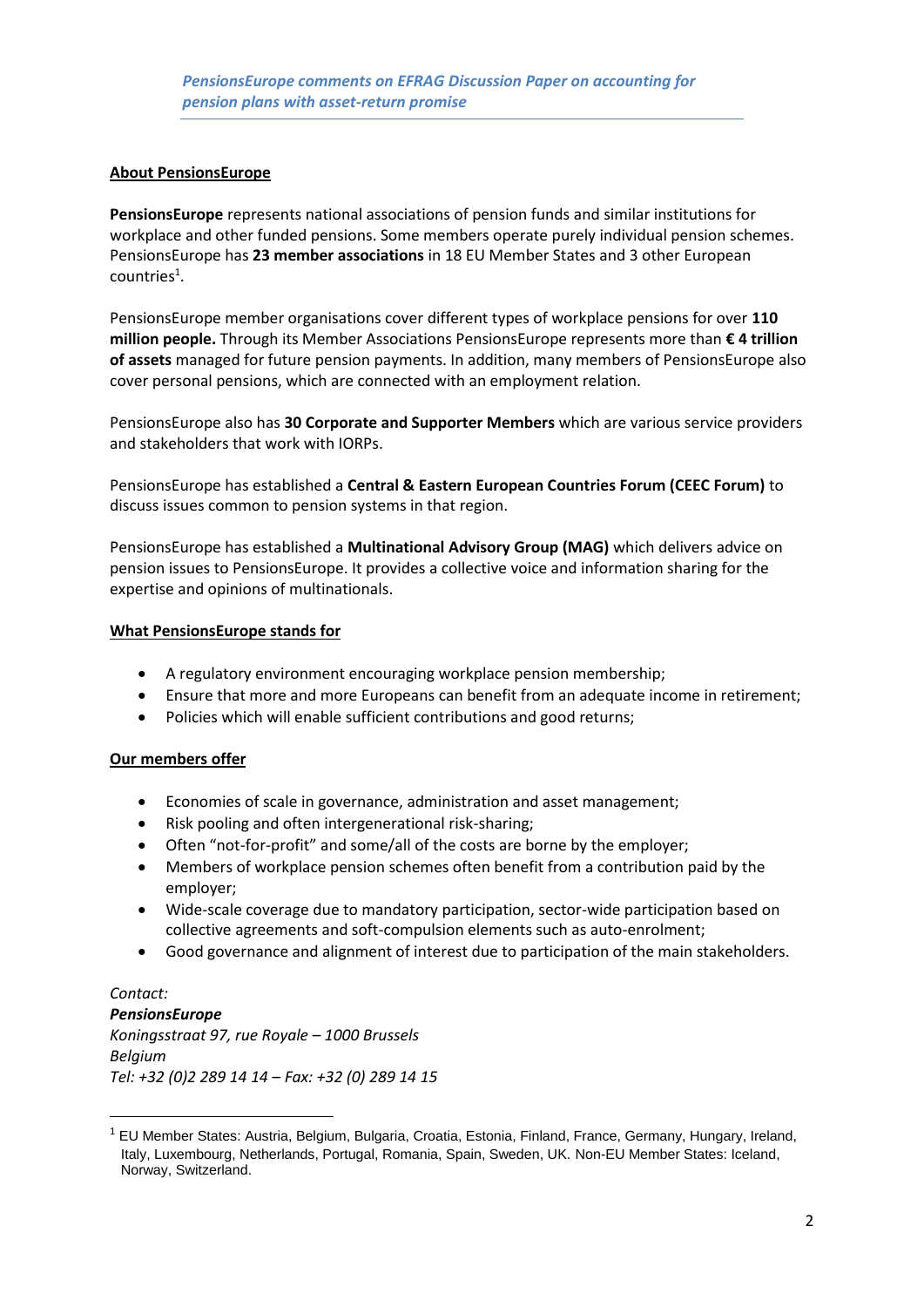### **1. Introduction and the scope of EFRAG Discussion Paper**

PensionsEurope would like to thank EFRAG (European Financial Reporting Advisory Group) for the possibility to comment on EFRAG Discussion Paper on accounting for plans with assetreturn promise. We welcome EFRAG's initiative to provide ideas and approaches for a more meaningful accounting of plans with asset-return promise (or so-called hybrid plans with features of both the DB and the DC world), as the usual IAS 19 accounting approach does not always support "a true and fair view" on plans' assets and liabilities. That leads to diversity in the accounting practice as preparers, auditors and actuaries tend to provide meaningful solutions to this dilemma on a country-by-country basis that not necessarily are completely consistent over the countries that feature such plans. We also welcome both the intend of EFRAG and the IASB (International Accounting Standards Board) to define more clearly what is meant by "pension benefits that depend on asset returns".

We see some pros and cons if the scope of the EFRAG project is aligned with the one that the IASB is considering for a limited project. We agree and hope that the EFRAG project may contribute in practical ways to the future standard-setting activities of the IASB, which is the main objective of EFRAG research activities. However, the IASB research project might not thoroughly consider all the alternatives before drawing the conclusions, and that the particular value of the EFRAG PAP (EFRAG Pension Plans Advisory Panel) work could be to explore a broader set of pension arrangements and a broader set of alternative accounting methods.

On the other hand, the IASB's more narrow approach (compared to EFRAG's broader analysis) could be concluded faster. In the past, some broad approaches, including IFRIC (International Financial Reporting Interpretations Committee) D9 and the 2006 Discussion Paper of the IASB, were very extensive and they did not come up with a solution (sometimes due to "unintended consequences"). As the IASB aims to analyse only one accounting approach ("Capped Asset Return Approach") which caps the expected return on any actual or notional (plan) assets of the plan at the IAS 19 discount rate, the "measurement mismatch" that may otherwise impact the true and fair view can be avoided.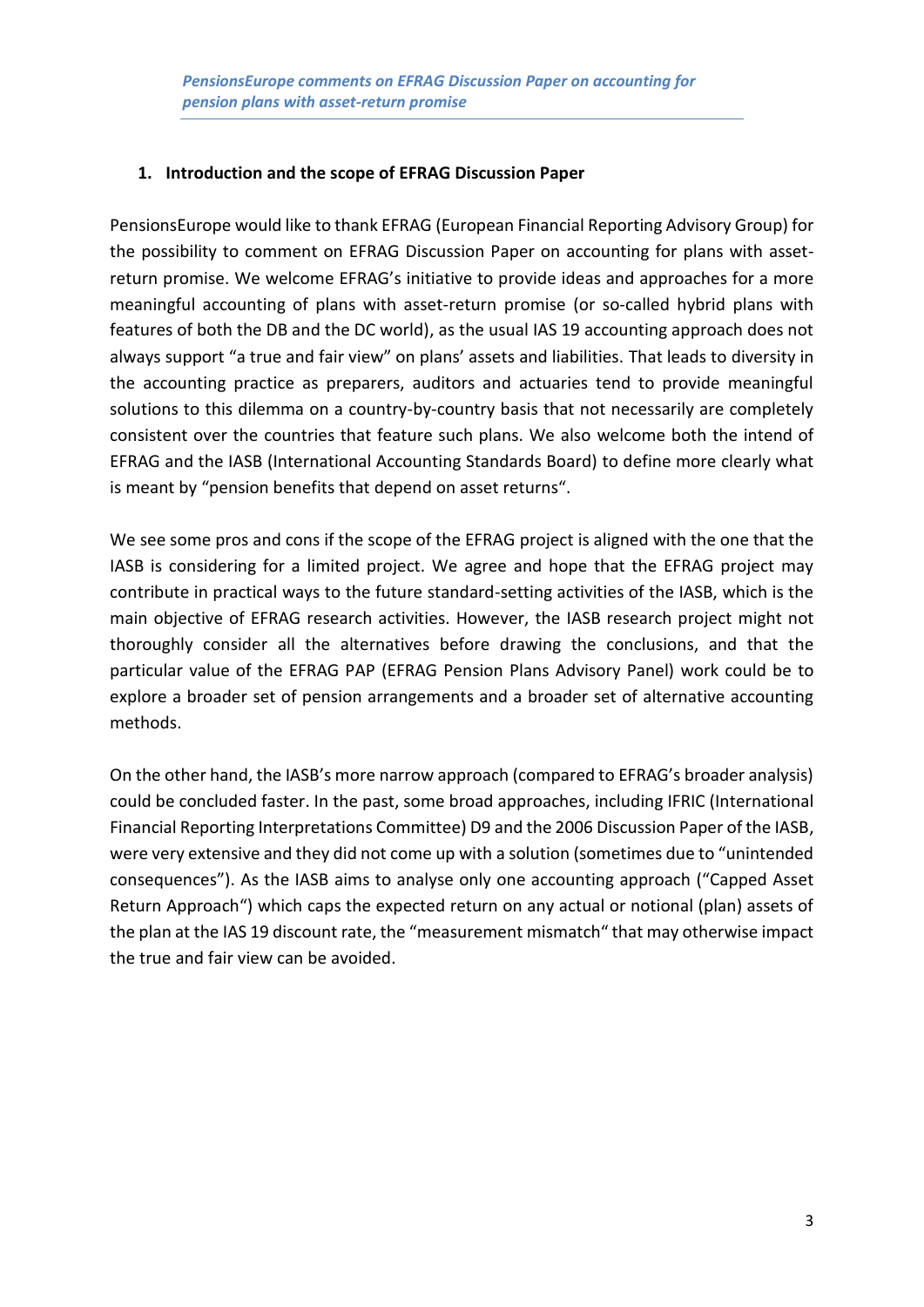## **2. PensionsEurope comments on EFRAG Discussion Paper on accounting for pension plans with asset-return promise**

The EFRAG Discussion Paper analyses plans with a "minimum guaranteed return" and it focusses also on two additional approaches beyond the "Traditional IAS 19 Approach" and the "Capped Asset Return Approach": (i) the "Fair Value Approach", and (ii) the "Fulfilment Value Approach" which uses concepts from IFRS 17.

Both of these approaches in the Draft EFRAG Discussion Paper have in common that the value of any guarantee is derived from an Option Pricing Model. We note that currently large insurance companies measure relevant parts of their insurance liabilities using Option Pricing Models (under IFRS4), and they will be required to do so also under IFRS17. Possibly this approach could also be applicable for instance for the Dutch Defined Ambition schemes as well.

The Discussion Paper features some calculation examples – however, in a very simplified way (only "one employee and one scenario"). A real-world valuation would be much more complex, for instance by considering disability, death-in-service, and retirement. Therefore, there is a significant risk that the examples of the EFRAG Discussion Paper do not reflect the obstacles associated with these approaches in a reality.

In practice, this could lead to underestimating the efforts necessary to make such valuation models readily available on a broad scale. There are good reasons why some accounting standards, such as IFRS 17, have taken more than one and a half decades to be developed, only to be once more postponed recently for mandatory application to 2022 (and there are issues raised in connection with IFRS 17 by EFRAG itself in the direction of the IASB).

Additionally, also the Option Pricing Model may be challenged. It generally assumes a log normal distribution of discount rate changes. However, some argue that this does not necessarily reflect reality (due to mean reversion). Another possible deficit of Option Pricing Models is that most of them assume a constant volatility, although it can regularly be observed that volatility varies both with the time to maturity of the option as well as the relation of the strike price to the price of the underlying asset ("volatility smile"). Finally, the complexity of the Option Pricing Model include the situation in which both the interaction with the IAS19 requirement of straight lining of the effect of future salary and pension accrual increase.

Stochastic simulations (considering many economical scenarios) could be a solution to this – however, that does not seem to be considered or tackled by the EFRAG paper (yet). Nevertheless, such models are on the other hand very sensitive to the considered scenarios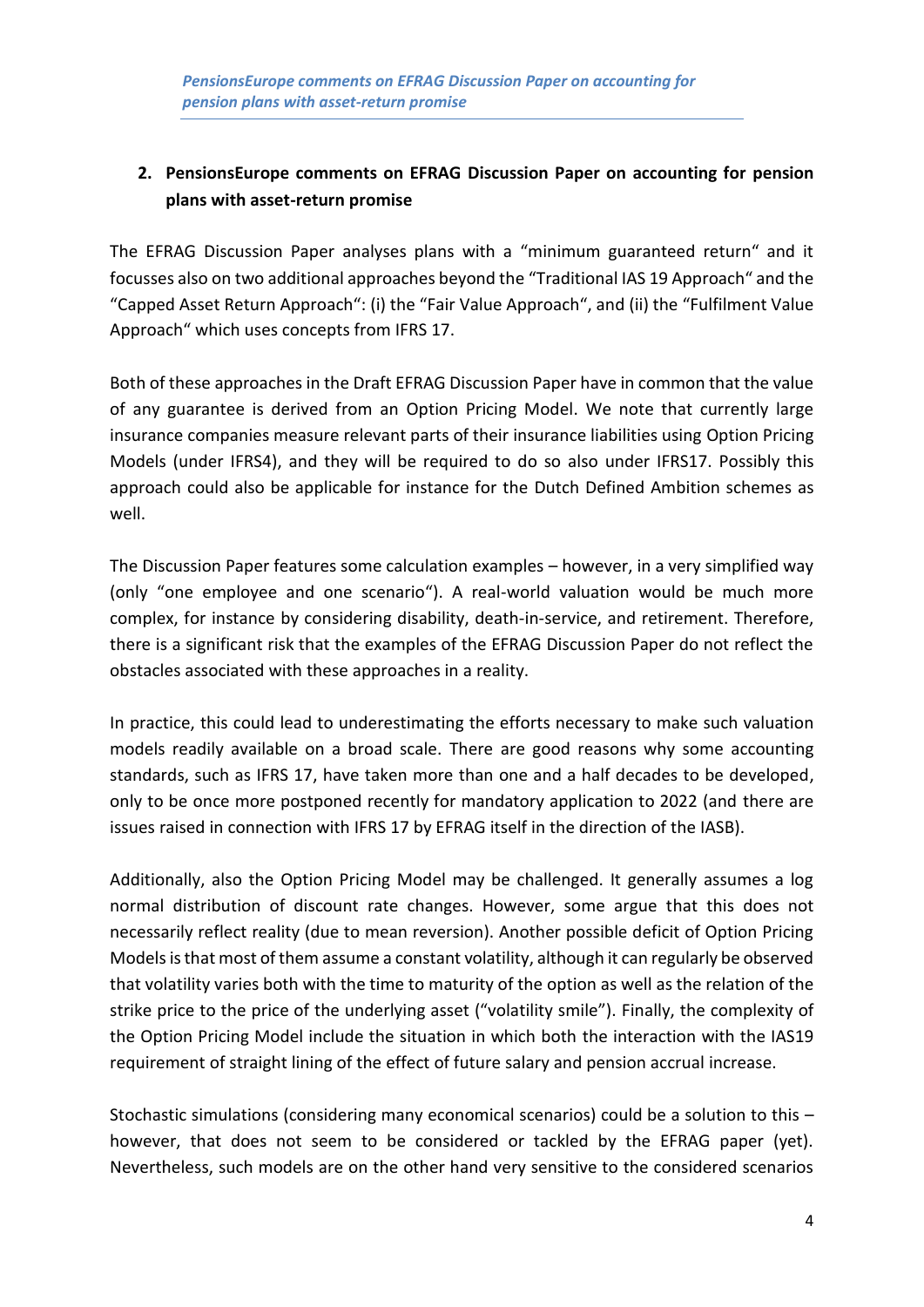which would leave preparers, auditors and actuaries with a lot of reasonable choices that may also lead to divergence in practice.

We would also like to comment on the views shown in the below table (from paragraph 5.1 of the EFRAG Discussion Paper).

| Qualitative characteristics                                                                      | <b>IAS 19</b> | Capped<br>Asset<br>Return<br>approach | Fair<br>Value<br>approach | Fulfilment<br>Value<br>approach |
|--------------------------------------------------------------------------------------------------|---------------|---------------------------------------|---------------------------|---------------------------------|
| The information is relevant:                                                                     |               |                                       |                           |                                 |
| The approach always reflects how<br>the pension obligation will be<br>settled                    | $\mathbf{x}$  | $\mathsf{x}$                          | Fish                      | ×                               |
| The<br>economic<br>covariance<br>۰<br>between plan assets and pension<br>obligation is reflected | ×             | Ωv                                    |                           |                                 |
| Inadequate funding is reflected<br>۰                                                             | ×             | ×                                     |                           |                                 |
| Information<br>relevant<br>۰<br>is.<br>for<br>assessing stewardship                              | ×             | $\sqrt{2}$                            |                           |                                 |
| information<br><b>The</b><br>is<br>faithful<br>a<br>representation                               |               |                                       | <b>Ton</b>                | ✓                               |
| Requirements<br>be<br>applied<br>can<br>retrospectively                                          | <b>N/A</b>    |                                       | $\sigma$                  | $\sigma$                        |
| Similar elements of pension plans are<br>accounted for similarly to plans under<br><b>IAS 19</b> | N/A           |                                       | ×                         | ×                               |
| The information is easy to understand                                                            | ×             | ×                                     | $\checkmark$              | ×                               |
| Information will not be costly to provide                                                        | $\times$      | ×                                     | ×                         | ×                               |

#### Symbol Explanation

 $\overline{\mathsf{x}}$ The approach does not reflect the qualitative characteristic.

The approach reflects the qualitative characteristic.  $\checkmark$ 

The approach reflects to some extent the qualitative characteristic / whether the  $\sigma$ approach reflects the qualitative characteristic depends on the circumstances.

 $N/A$ The effect is not relevant to consider for the approach.

The comparison of the four distinctive valuation approaches could be viewed as to favour both the "Fair Value Approach" and the "Fulfilment Value Approach" while the much simpler and more pragmatic "Capped Asset Return Approach" could be viewed as suboptimal. However, we take the view that this may not be completely accurate, e.g.:

• Criterion 2: The "Capped Asset Return Approach" in our view also reflects the "economic covariance between plan assets and pension obligation". As long as the "option" is "in the money" the value of the promise should be equal to the fair value of assets – which is reasonable.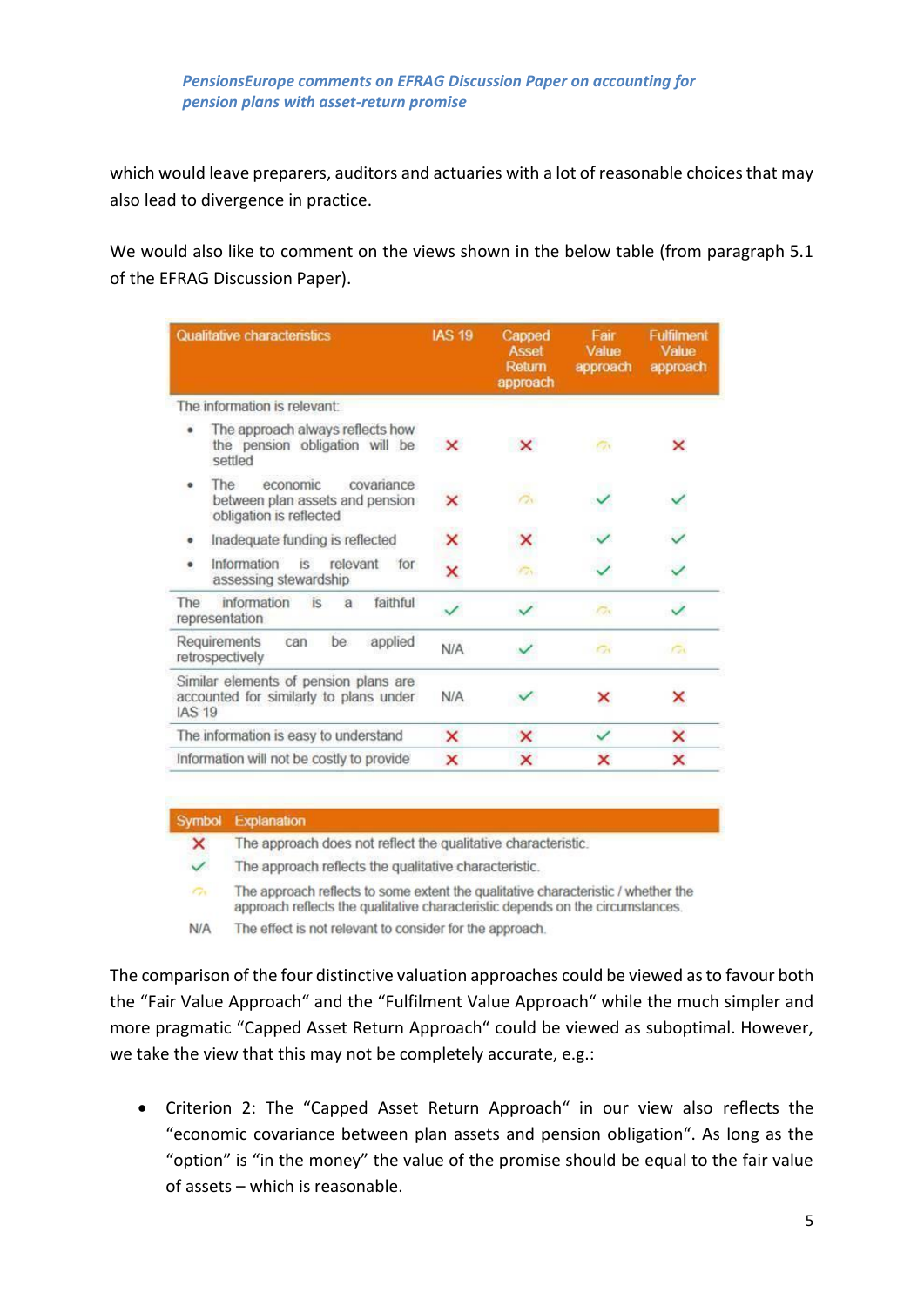- Criterion 8: In our view the "Capped Asset Return Approach" fulfils the criterion "The information is easy to understand". We do not agree with EFRAG's view in 5.19 b) that the "Capped Asset Return Approach" cannot "be explained by other means than how it is , computed". As the "Capped Asset Return Approach" avoids the aforementioned "measurement mismatch" and  $-$  in cases in which the minimum guarantee is not applicable – measures the DBO at the fair value of assets which is very straight forward and easy to explain and to understand.
- Criterion 9: It seems unrealistic that all valuation approaches are viewed as completely equivalent in terms of cost ("Information will not be costly to provide") – we recommend a further analysis.

Finally, we would also like to comment on some other, more technical issues:

- In our view paragraph 1.20 is not true in each and every case pure defined benefit plans for example in Germany may be designed without any consideration of (actual or notional) contributions (e.g. fixed amount promises and final salary promises). Furthermore, there is no funding requirement in Germany and respectively in many cases no payments during the accrual phase.
- The statistics on pages 15 and 16 do not seem very comprehensive and in our view are at least partly unclear  $-$  e.g. what exactly is meant with the 42% ratio for Germany in paragraph 1.29 and how are this number and the other numbers interpreted?
- The graphs in chapter 3 and 4 should be scaled consistently to allow for a better comparison – e.g. the graphs in 3.25 and in 4.5 are not easy to compare although that could be useful.
- If one would like to compare all approaches discussed in more detail it would be useful to provide more sample calculations – on the one hand some more elaborate ones (bigger population, more scenarios) but on the other hand also some very basic cases (actual return equals expected return etc.).
- Regarding the question in 4.67 we take the view that independent of the chosen valuation approach – that NOT "all interest rate movements for the net pension obligation should recognized in profit or loss". In our view this would not be consistent to other requirements by IAS 19 (i.e. changes in assets and obligations induced by the changes in interest rates in the market are to be recognized in OCI).